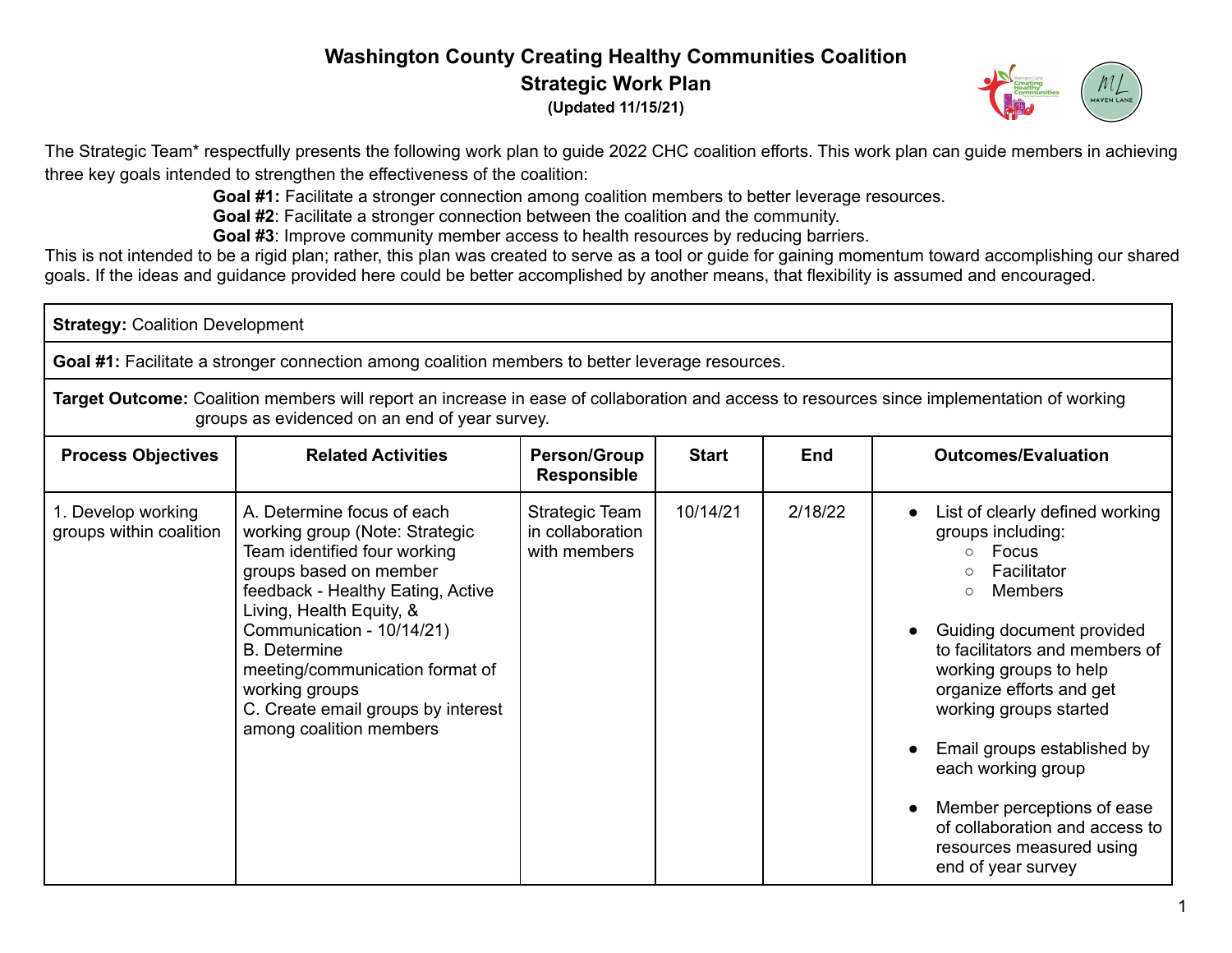| 2. Use quarterly<br>meeting agenda time<br>to build coalition<br>working groups and<br>hear ideas and needs<br>from them                                                                                                    | A. Draft quarterly meeting agendas<br>for upcoming year that create time<br>for coalition working groups to<br>share progress and needs with<br>broader coalition                                                                                                                                                                                                                      | Program<br><b>Director</b>                                  | 1/22 | 12/22 | 2022 quarterly coalition<br>$\bullet$<br>meeting agendas will allocate<br>a portion of the meeting time<br>to hear working group<br>updates/needs                                                                              |
|-----------------------------------------------------------------------------------------------------------------------------------------------------------------------------------------------------------------------------|----------------------------------------------------------------------------------------------------------------------------------------------------------------------------------------------------------------------------------------------------------------------------------------------------------------------------------------------------------------------------------------|-------------------------------------------------------------|------|-------|--------------------------------------------------------------------------------------------------------------------------------------------------------------------------------------------------------------------------------|
| 3. Have coalition<br>members, as reps of<br>their organizations,<br>envision how the<br>coalition can help<br>expand the impact of<br>their programs into the<br>wider community<br>through their own<br>strategic planning | A. Have Communication Working<br>Group lead messaging to coalition<br>members encouraging them to<br>consider how the coalition can<br>expand their impact and be<br>included in their own strategic<br>planning<br>B. All Working Groups will be<br>charged with considering how their<br>organizations' strategic plans can<br>be crafted to include the support of<br>the coalition | Communication<br><b>Working Group</b><br>leads<br>messaging | 3/22 | 7/22  | <b>Communication Working</b><br>Group messaging and<br>guidance for coalition<br>members to help them<br>envision how the coalition can<br>help expand the impact of<br>their programs through their<br>own strategic planning |

\*Below are ideas offered by coalition members throughout 2021 coalition meeting discussions and feedback forms related to the strategy of coalition development. These ideas may be useful to working groups as they work to achieve 2022 coalition development goals. The working group whose purpose is most likely aligned with the idea is suggested in parentheses.

Related Ideas:

- Create spreadsheet of coalition member services, programs, supports, and barriers that can be referenced to determine co-collaborators *(Communication)*
- Make clear appropriateness of actions within coalition to new and existing members for example, that they can reach out directly to others, ask for support for their own agencies/initiatives, etc. (*Communication)*
- Create a place within CHC meetings to pitch ideas and receive feedback in addition to making announcements *(Communication)*
- Create a new member welcome packet (can be virtual) *(Communication)*
- Create a place for members to share resources (e.g. articles, tools, helpful websites, events) *(Communication)*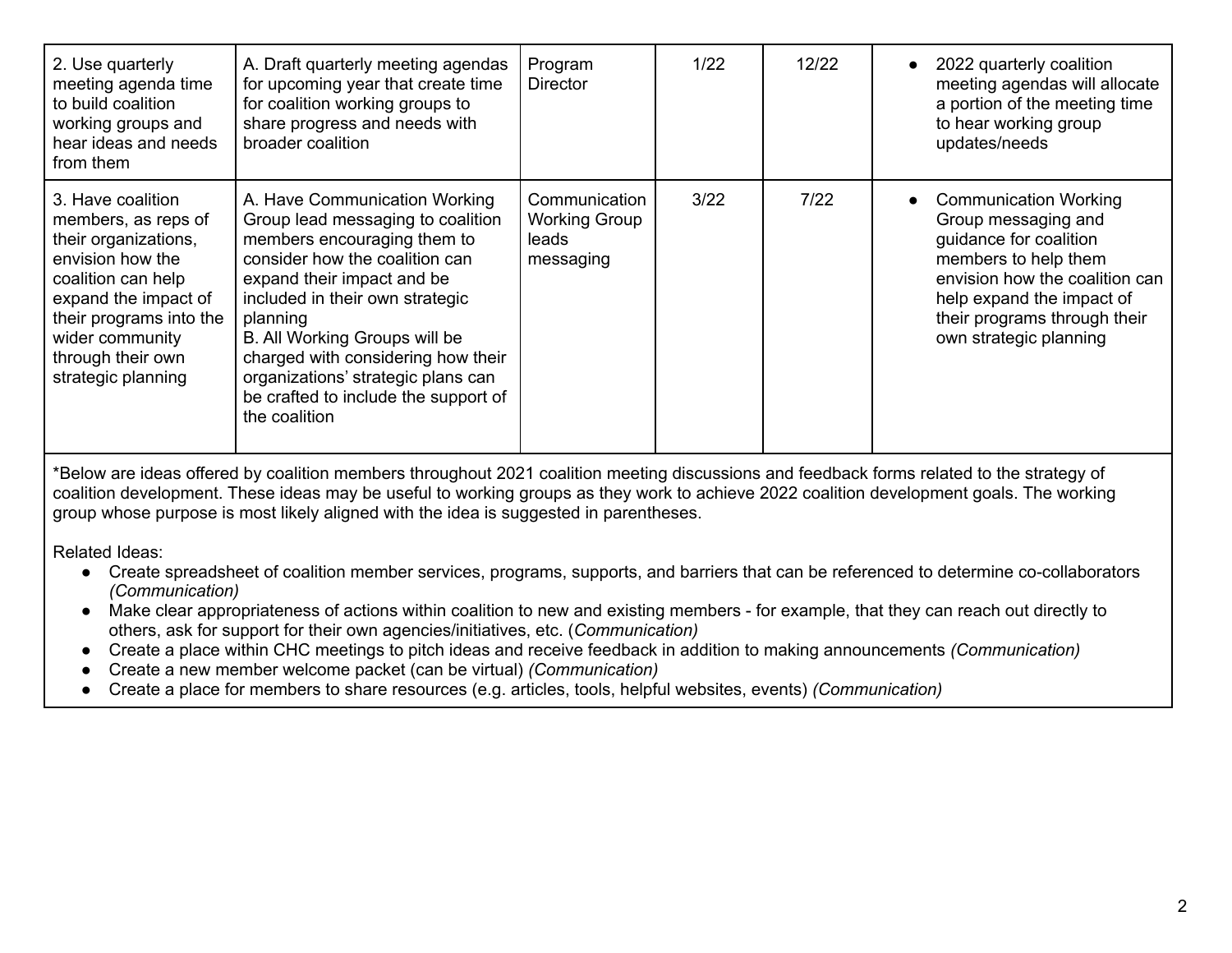## **Strategy:** Community Engagement

**Goal #2**: Facilitate a stronger connection between the coalition and the community.

**Target Outcome:** Community members are invited into decision-making including identification of solutions in the planning or implementation of at least two health initiatives.

| <b>Process Objectives</b>                                                                     | <b>Related Activities</b>                                                                                                                                                                                                                                                                                                                                                                                                                                                                                                                                                                                   | <b>Person/Group</b><br><b>Responsible</b>                                                                                                                             | <b>Start</b> | End    | <b>Outcomes/Evaluation</b>                                                                                                                                                                                                                               |
|-----------------------------------------------------------------------------------------------|-------------------------------------------------------------------------------------------------------------------------------------------------------------------------------------------------------------------------------------------------------------------------------------------------------------------------------------------------------------------------------------------------------------------------------------------------------------------------------------------------------------------------------------------------------------------------------------------------------------|-----------------------------------------------------------------------------------------------------------------------------------------------------------------------|--------------|--------|----------------------------------------------------------------------------------------------------------------------------------------------------------------------------------------------------------------------------------------------------------|
| 1. Grow grassroots<br>participation in<br>planning and<br>implementation of<br>health efforts | A. Invite community members,<br>especially those intended to be<br>"helped" by our efforts, into a<br>collaborative role earlier and more<br>often<br><b>B. Review Community</b><br><b>Engagement Spectrum and</b><br>mindfully design health programs<br>and promotion efforts with high<br>involvement from the community                                                                                                                                                                                                                                                                                 | All Working<br>Groups<br>Communication<br><b>Working Group</b><br>ensures all<br>working groups<br>have access to<br>community<br>engagement<br>resource<br>materials | 2/22         | 10/22  | Each member will share a<br>message from the coalition<br>with one person they know<br>with grassroots connections<br>in the community to improve<br>reach to people seeking<br>better access to healthy<br>food, active living, and health<br>resources |
| 2. Use working<br>group(s) to determine<br>best ways to engage<br>community                   | A. Research face-to-face and<br>mediated (social media, apps,<br>websites, podcasts, print, etc.)<br>approaches to communicating<br>about health with target<br>populations<br>C. Research unique strengths and<br>challenges in our community<br>related to health for each area of<br>interest (e.g. healthy eating, etc.)<br>and organize data/information<br>D. Identify and employ best<br>practice models for addressing<br>needs<br>E. Identify community<br>stakeholders working on related<br>health initiatives to learn from each<br>other and plan collaborative<br>activities to address needs | All Working<br>Groups<br>Communication<br><b>Working Group</b><br>organizes<br>information<br>shared                                                                  | 2/22         | $5/22$ | Coordinated way to share<br>information and resources<br>across members is<br>established and<br>communicated<br>Contact list of potential<br>community<br>partners/stakeholders who<br>are working on related health<br>initiatives is created          |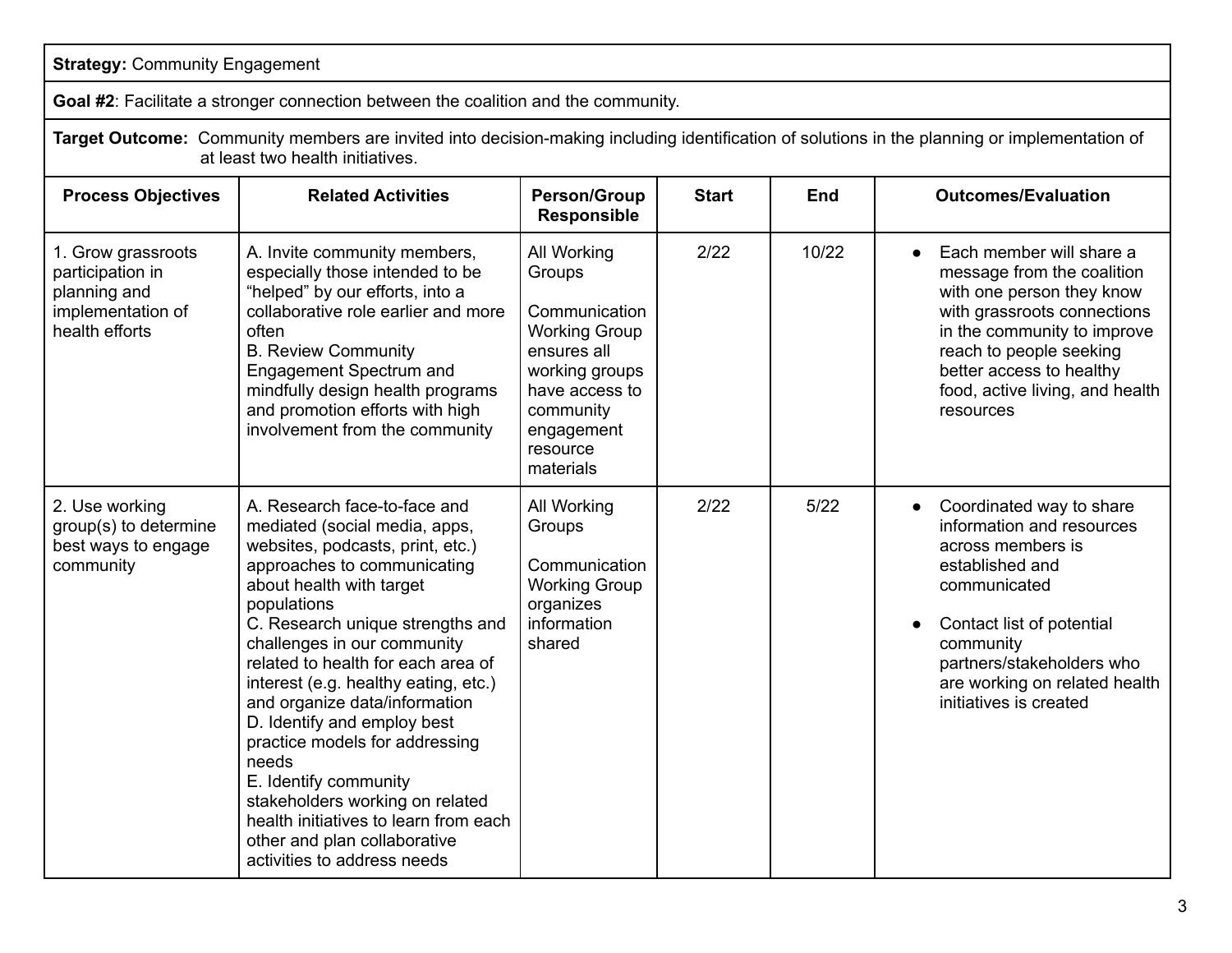\*Below are ideas offered by coalition members throughout 2021 coalition meeting discussions and feedback forms related to community engagement. These ideas may be useful to working groups as they work to achieve 2022 community engagement goals. The working group whose purpose is most likely aligned with the idea is suggested in parentheses.

Related Ideas:

- Coordinate information sharing across coalition members including sharing of resources, events, etc. in a consistent place *(Communication)*
- Relationship building (*All Groups -- as relevant to efforts)*
	- Invite more public officials to coalition meetings and initiatives
	- Invite community members disproportionately affected by health barriers to coalition meetings and initiatives
	- Encourage coalition members to invite other members of their organizations or community to coalition meetings and initiatives
- Successful community engagement examples
	- Mercy Health System's SuperHero Social Hour and virtual education and social support system
	- Wethrivetogether.org
- Resources that could boost engagement
	- Ohio Extension service classes on nutrition, finances, ServeSafe trainings
	- Special needs community can provide support to others via community internships and volunteering
	- The AmeriCorps program in conjunction with the Washington County Behavioral Health Board can fund worthwhile projects
	- Consider leveraging of MMH resources for education and engagement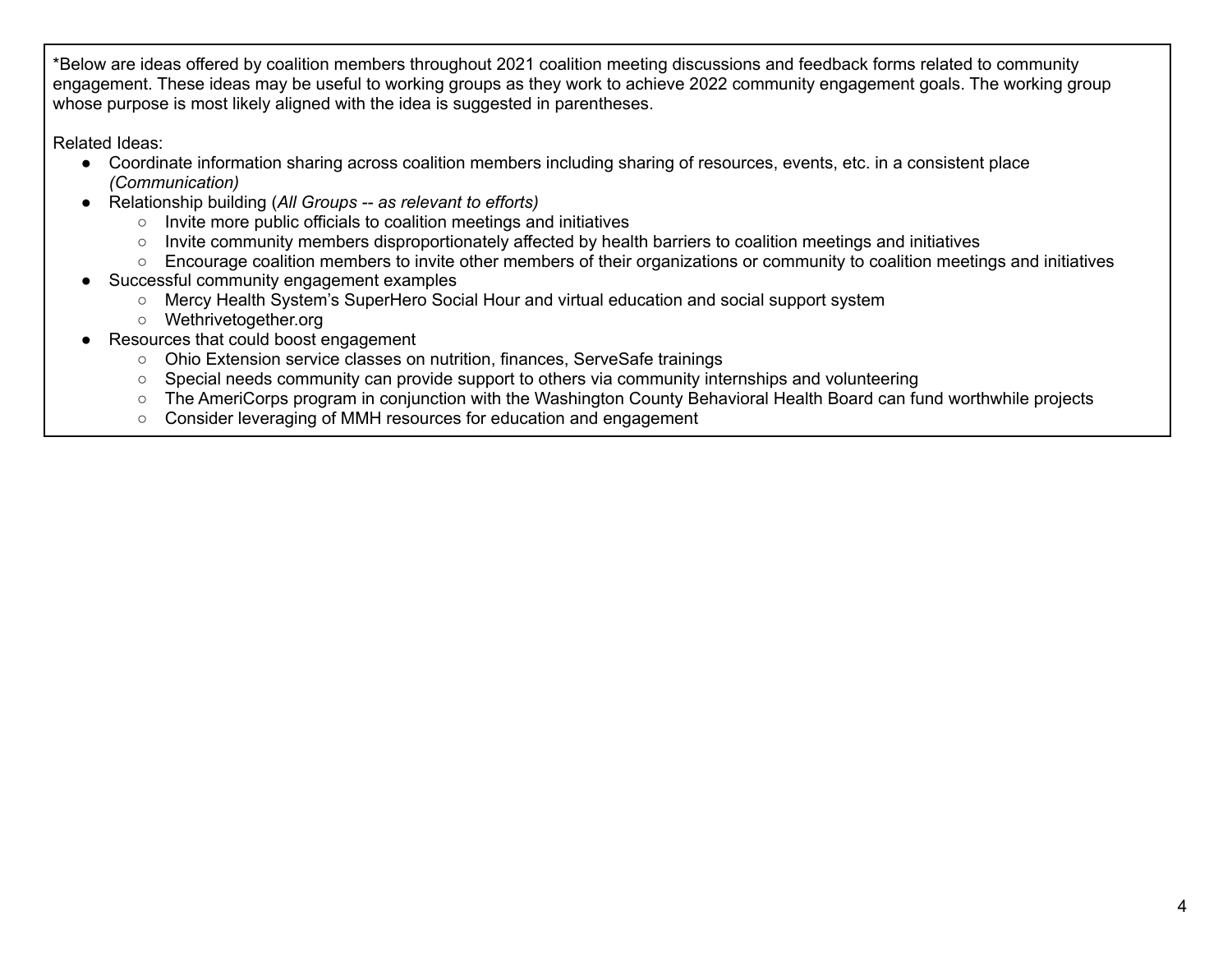## **Strategy:** Access/Equity

**Goal #3**: Improve community member access to health resources by reducing barriers.

**Target Outcome:** Improve access to safe active transit routes for all ages and abilities through implementation of the Village of Beverly active transportation plan.

| <b>Process Objectives</b>                                                                                                                        | <b>Related Activities</b>                                                                                                                                                                                                                                                                                                                                                                                                                                                                                                                                                           | <b>Person/Group</b><br><b>Responsible</b>                | <b>Start</b> | End   | <b>Outcomes/Evaluation</b>                                                                                                                                                                                    |
|--------------------------------------------------------------------------------------------------------------------------------------------------|-------------------------------------------------------------------------------------------------------------------------------------------------------------------------------------------------------------------------------------------------------------------------------------------------------------------------------------------------------------------------------------------------------------------------------------------------------------------------------------------------------------------------------------------------------------------------------------|----------------------------------------------------------|--------------|-------|---------------------------------------------------------------------------------------------------------------------------------------------------------------------------------------------------------------|
| 1. Improve active<br>transportation (walk,<br>bike, mobility devices)<br>through more trail<br>connections, multi-use<br>trails, sidewalks, etc. | A. Continue work with Village of<br><b>Beverly Active Transportation</b><br>Implementation<br>B. Continue work with City of<br>Marietta - Main Street West Built<br><b>Environment Implementation</b>                                                                                                                                                                                                                                                                                                                                                                               | Active Living in<br>consult with<br><b>Health Equity</b> | 1/22         | 12/22 | Progress report on<br>implementation of plan<br>Photos of progress                                                                                                                                            |
| 2. Use working group<br>to determine how to<br>best support public<br>transportation efforts of<br>other organizations                           | A. Identify primary needs in<br>public transportation in<br>Washington County by studying<br>existing data and conducting<br>additional research if necessary<br>B. Identify existing projects in<br>community related to public<br>transportation to determine<br>potential overlap in efforts<br>C. Identify and strategize with<br>transportation providers (i.e.,<br>Community Action, ODOT, TAC,<br>HUB, churches, community<br>partners with transportation<br>vehicles) and other community<br>stakeholders to brainstorm<br>possible opportunities through<br>collaboration | <b>Health Equity</b>                                     | 2/22         | 12/22 | CHC members read community<br>$\bullet$<br>transportation providers' plans<br>and participate in meetings to<br>aid in identifying opportunities<br>and advocate for solutions that<br>increase health equity |
| 3. Use working group<br>to identify other key<br>access barriers (e.g.,<br>literacy levels,<br>internet access, trust,<br>stigma) and identify   | A. Review research on the<br>specific challenges to accessing<br>health resources/healthy living<br>within Washington County<br>B. Talk with community members<br>within priority populations to                                                                                                                                                                                                                                                                                                                                                                                    | <b>Health Equity</b>                                     | 2/22         | 6/22  | Create summary with evidence<br>of top challenges to healthy<br>living in Washington County<br>Interview, invite to a meeting, or<br>create a forum for community                                             |